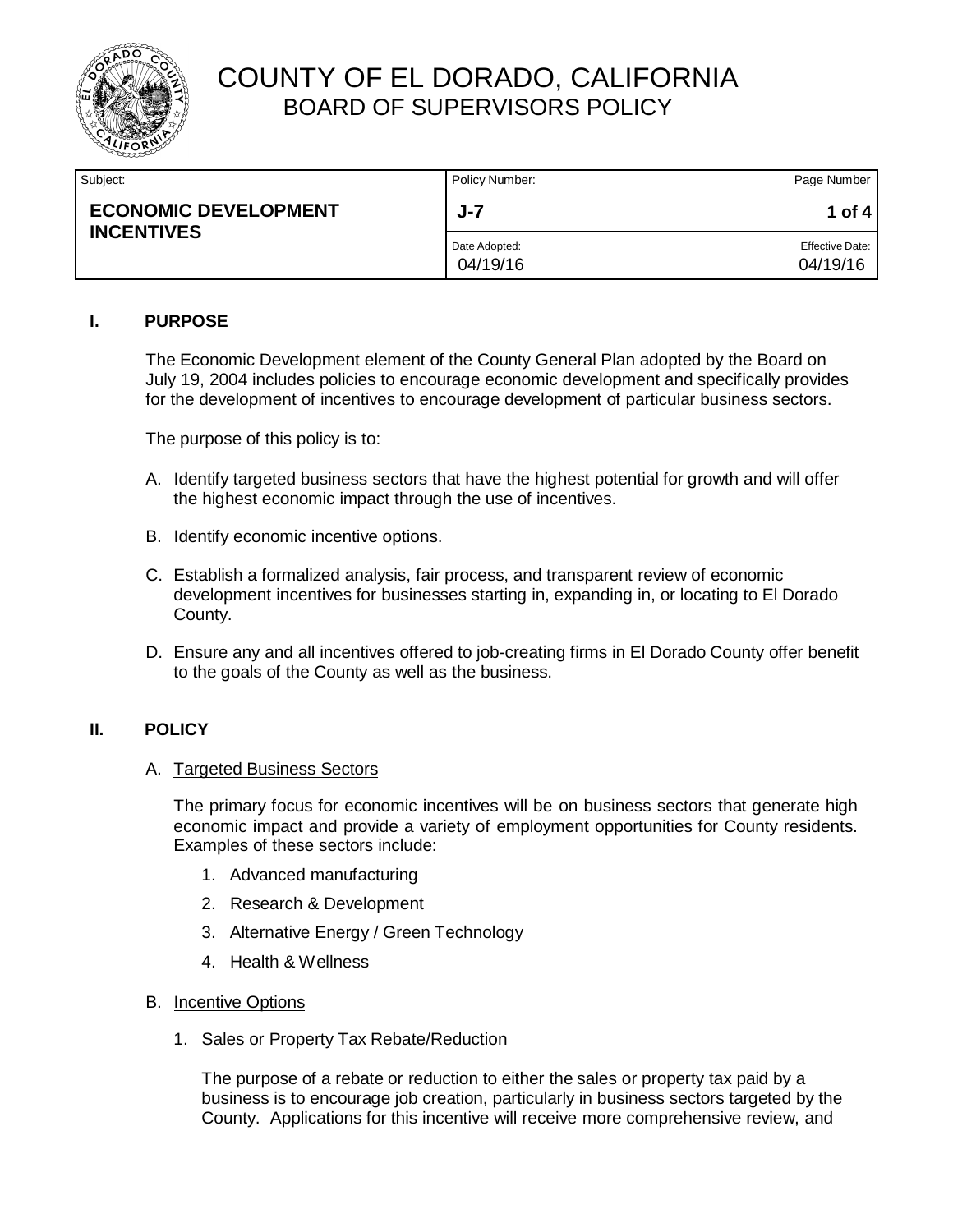

| Subject:                                         | Policy Number:              | Page Number                          |
|--------------------------------------------------|-----------------------------|--------------------------------------|
| <b>ECONOMIC DEVELOPMENT</b><br><b>INCENTIVES</b> | J-7                         | $2$ of 4                             |
|                                                  | Date Adopted:<br>04/19/2016 | <b>Effective Date:</b><br>04/19/2016 |

approvals will include key conditions to ensure employment levels assured by the business will be met.

a. Sales Tax Rebate/Reduction

A portion of a business' sales tax obligation to the County, or on sales tax paid to the County for investment in new equipment, machinery, or Research & Development materials and/or equipment, could be rebated on an annual, semiannual, or one-time basis. Rebate term could be for 5-10 years, and contingent upon employment levels identified in the original agreement, not to exceed a preestablished limit.

The tax rebate may be applied based on number of net new jobs created by the business. Additionally, there may be a "local bonus" – and additional rebate offered to the business for hiring employees who reside within El Dorado County.

b. Property Tax Rebate/Reduction

A portion of a business's increased property tax obligation (tax increment) to the County could be rebated on an annual, semi-annual, or one-time basis. Rebate term could be for 5-10 years, and contingent upon employment levels identified in the original agreement, not to exceed a pre-established limit.

The rebate may be applied based on number of net new jobs created by the business. Additionally, there may be a "local bonus" – and additional rebate offered to the business for hiring employees who reside within El Dorado County.

- 2. Permit Process Assistance
	- a. Priority Permit Processing
	- b. One-Stop Permit Pre-Meeting
- 3. Deferral/Reduction of Permit or Impact Fees
- 4. Small Business and Micro-Enterprise Assistance

Through the County's Community Development Block Grant (CDBG) funding, both financial and technical assistance may be offered to very small businesses and microenterprises (5 or fewer employees). This may include short- or long-term business loans, or technical assistance from subject matter experts, when funding is available.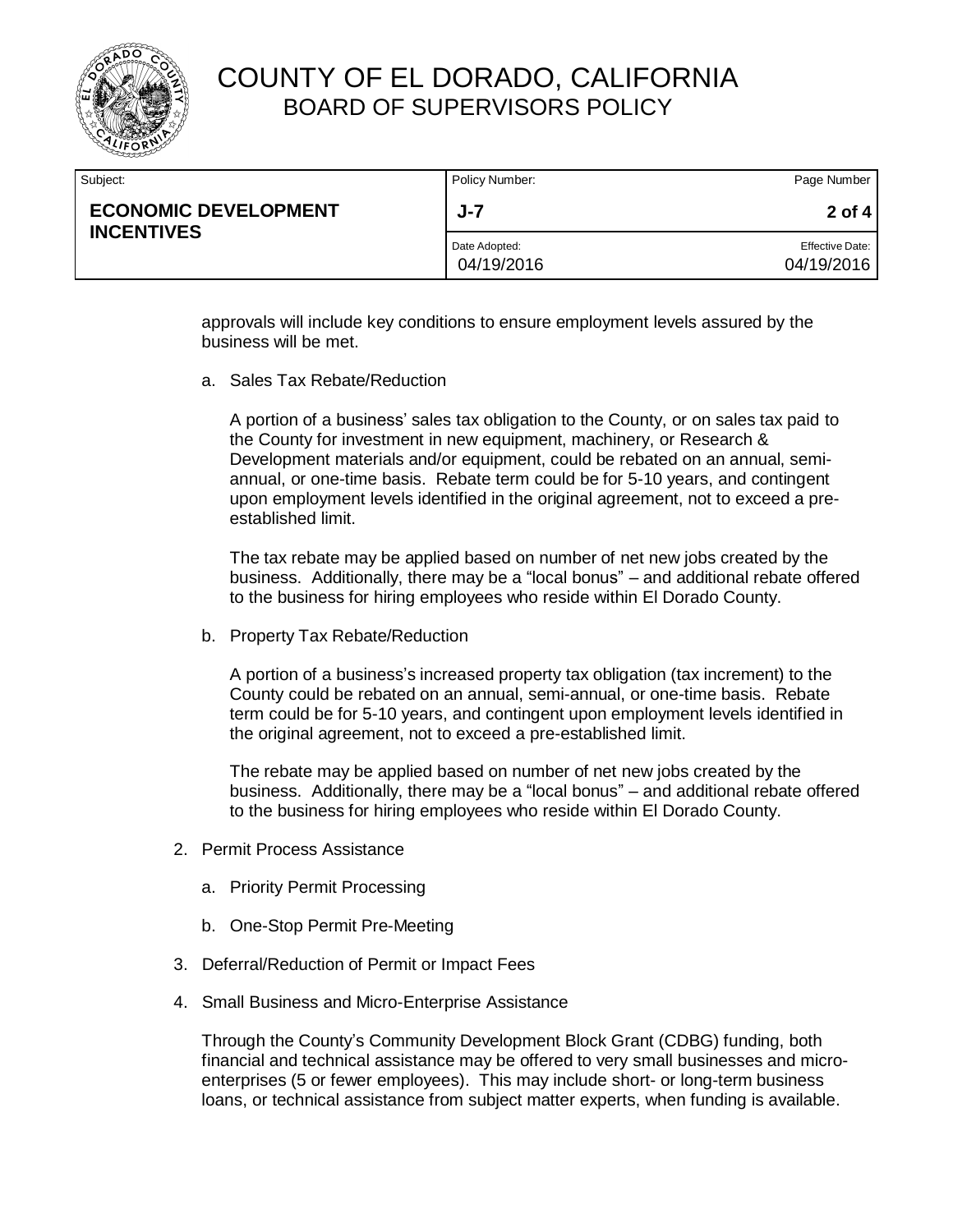

| Subject:                                         | Policy Number:              | Page Number                          |
|--------------------------------------------------|-----------------------------|--------------------------------------|
| <b>ECONOMIC DEVELOPMENT</b><br><b>INCENTIVES</b> | $J - 7$                     | $3$ of 4                             |
|                                                  | Date Adopted:<br>04/19/2016 | <b>Effective Date:</b><br>04/19/2016 |

### 5. State Programs

The State of California offers a variety of financing programs for economic development, including direct loans for new construction for businesses, and off- and on-site infrastructure needed for construction of new industrial facilities.

6. Workforce Development Assistance

The County may provide the following workforce development services to businesses, resulting in both direct and indirect cost-saving to a business.

- a. Recruitment and Hiring
- b. On-the-Job Training (OJT) Assistance
- c. Employment Training Panel ETP (Customized Training)
- d. Work Opportunity Tax Credit (WOTC)

#### **III. PROCEDURE**

The Chief Administrative Office will develop detailed administrative procedures for a defined application and evaluation process for economic development incentives, to include a thorough cost-benefit analysis.

Any tax or fee related incentives provided to a business shall be submitted to the Board of Supervisors for approval.

#### **IV. REFERENCES**

General Plan – Economic Development Element Objective 10.1.5, Policy 10.1.2.2

Board of Supervisors Policy J-2, "Economic Development – Priority Industrial and Commercial Properties"

### **V. RESPONSIBLE PARTIES**

Chief Administrative Office Community Development Agency Health & Human Services Agency